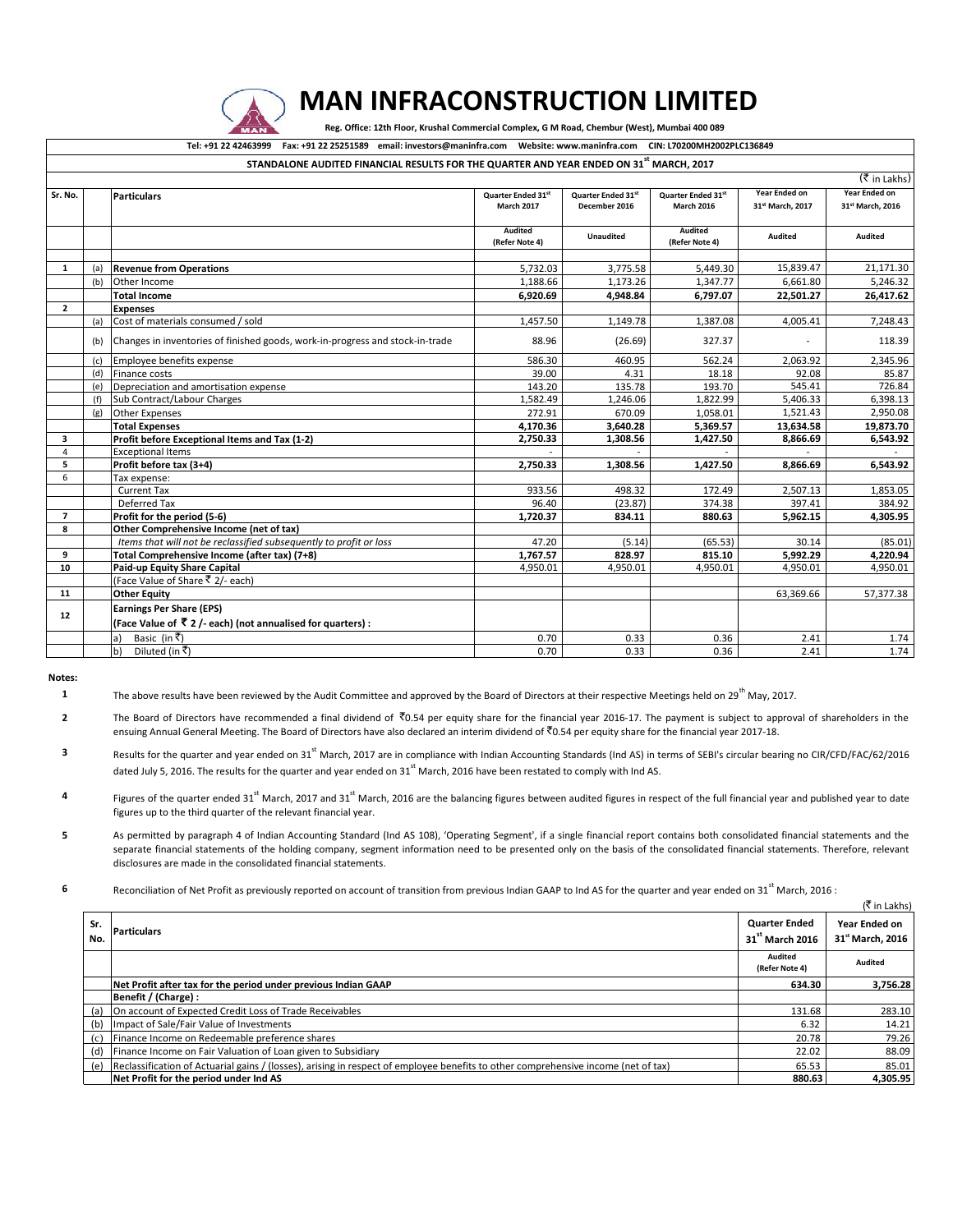## **7** Reconciliation of equity as previously reported on account of transition from previous Indian GAAP to Ind AS as at 31<sup>st</sup> March, 2016 :

| Sr.<br>No. | <b>Particulars</b>                                               | Year Ended on<br>31 <sup>st</sup> March, 2016 |
|------------|------------------------------------------------------------------|-----------------------------------------------|
|            |                                                                  | Audited                                       |
|            | <b>Equity under Previous IGAAP</b>                               | 57,353.95                                     |
|            | Adiustments                                                      |                                               |
|            | (a) On account of Expected Credit Loss of Trade Receivables      | (441.42)                                      |
|            | (b) Impact of Sale/Fair Value of Investments                     | 14.21                                         |
| (c)        | Finance Income on Redeemable preference shares                   | 178.39                                        |
|            | (d) Finance Income on Fair Valuation of Loan given to Subsidiary | 272.25                                        |
|            | Equity as per Ind AS                                             | 57,377.38                                     |

**8** In first six months of the year 2016-2017, the Company's stake in Man Realtors and Holdings Private Limited (MRHPL) got diluted from 100% to 84.75% and accordingly, MRHPL ceased to be a wholly owned subsidiary ofthe Company. In May 2017, the Company's stake in MRHPL was further diluted to 75.75%. In April2016, the Company increased its stake in MICL Realty LLP from 36% to 46%.

**9** Figures for previous periods are re-classified / re-arranged / re-grouped, wherever necessary.

**For and on behalf of Board of Directors**

**Place: Mumbai Managing Director Date: 29<sup>th</sup> May, 2017** 

**Parag K. Shah**